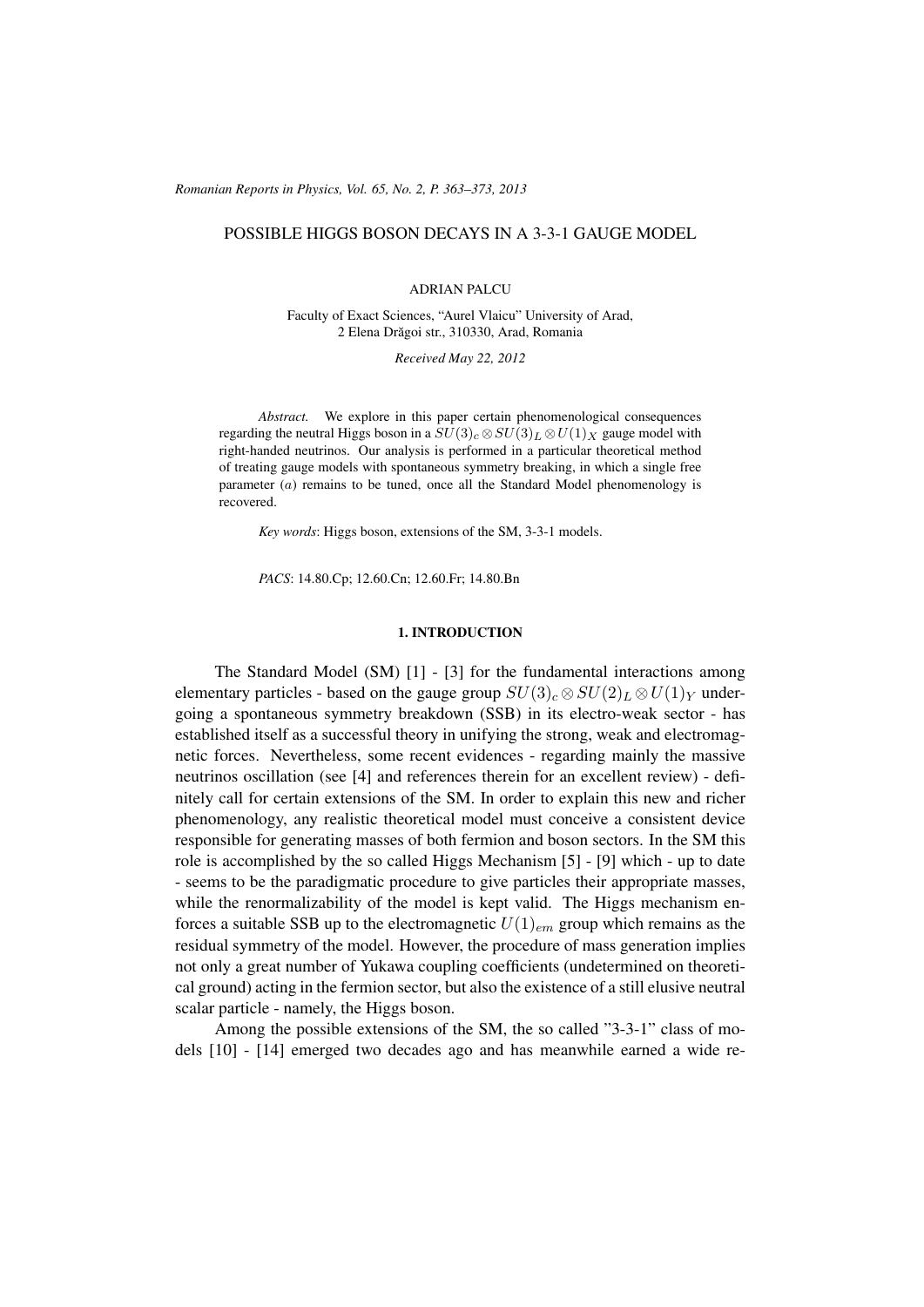364 Adrian Palcu 2

putation through a systematic study of its rich phenomenology. It is based on the  $SU(3)_c \otimes SU(3)_L \otimes U(1)_X$  gauge group that undergoes a SSB up to the universal electromagnetic  $U(1)_{em}$  symmetry, as in the SM. The discrimination among various models in this class [15] - [17] can be done on the particle content criterion, each model supplying in its own right some new and spectacular phenomenological consequences. We deal here with a particular model [13, 14] that includes both lefthanded and right-handed neutrinos along with the well-known left-handed charged lepton in triplet representations of the fermion sector. Besides recovering all the other particles coming from the SM (six quarks and four gauge bosons), it predicts the occurrence of three new exotic quarks and five new gauge bosons. Apart from other versions [10,11] that claim the existence of exotic electric charges (quarks with  $\pm 5e/3$ ,  $\pm 4e/3$  or bosons with  $\pm 2e$ ), the version under consideration here implies only ordinary electric charges (even for the exotic particles).

A few words about the method we have employed to "solve" this class of models. Proposed more than a decade ago by Cot*˘a*escu [18], it essentially consists of a general procedure in which electro-weak gauge models with high symmetries  $(SU(N)<sub>L</sub> \otimes U(1)<sub>X</sub>)$  achieve their SSB in only one step up to  $U(1)<sub>em</sub>$  by means of a special minimal Higgs mechanism (MHM). At the end, a single physical scalar remains in the spectrum, namely the neutral Higgs boson. Consequently, one gets the exact algebraical general expressions for the mass spectra and currents (charges) of all particles involved in the model. This particular MHM) based on a proper parametrization of the scalar sector (involving also an orthogonal restriction among scalar multiplets) warrants for only one Higgs scalar surviving the SSB, while all other degrees of freedom (Goldstone bosons) are eaten by the gauge bosons to become massive. The advantage of this MHM resides in the fact that a realistic boson mass spectrum appears to be simply a matter of tuning a single remaining free parameter  $(a, in our approach)$ . However, the procedure is flexible enough, so that a canonical Higgs mechanism (with more than one scalar field surviving) can be implemented as well.

The purpose of this paper is to give an estimate of the properties of the surviving Higgs boson from a 3-3-1 model with right-handed neutrinos (331RHN) solved within the particular approach of finally tuning a single free parameter [19, 20]. We focus especially on the Higgs boson couplings such as  $HW^+W^-$ ,  $HZZ$ ,  $HZ'Z'$ ,  $HXX^*$ ,  $HY^+Y^-$  or  $H\bar{f}f$  (where capital letters denote bosons of the model, and f fermions), in view of obtaining possible signatures of it at the LHC and finally narrowing its mass estimate around the most plausible values.

The paper is organized as follows. In Sec.2 we offer a brief review of the gauge model under consideration here. Possible Higgs boson decays and other phenomenological consequences are sketched in Sec.3, while in Sec.4 certain numerical estimates in different scenarios are given. Sec.5 is reserved for sketching our conclu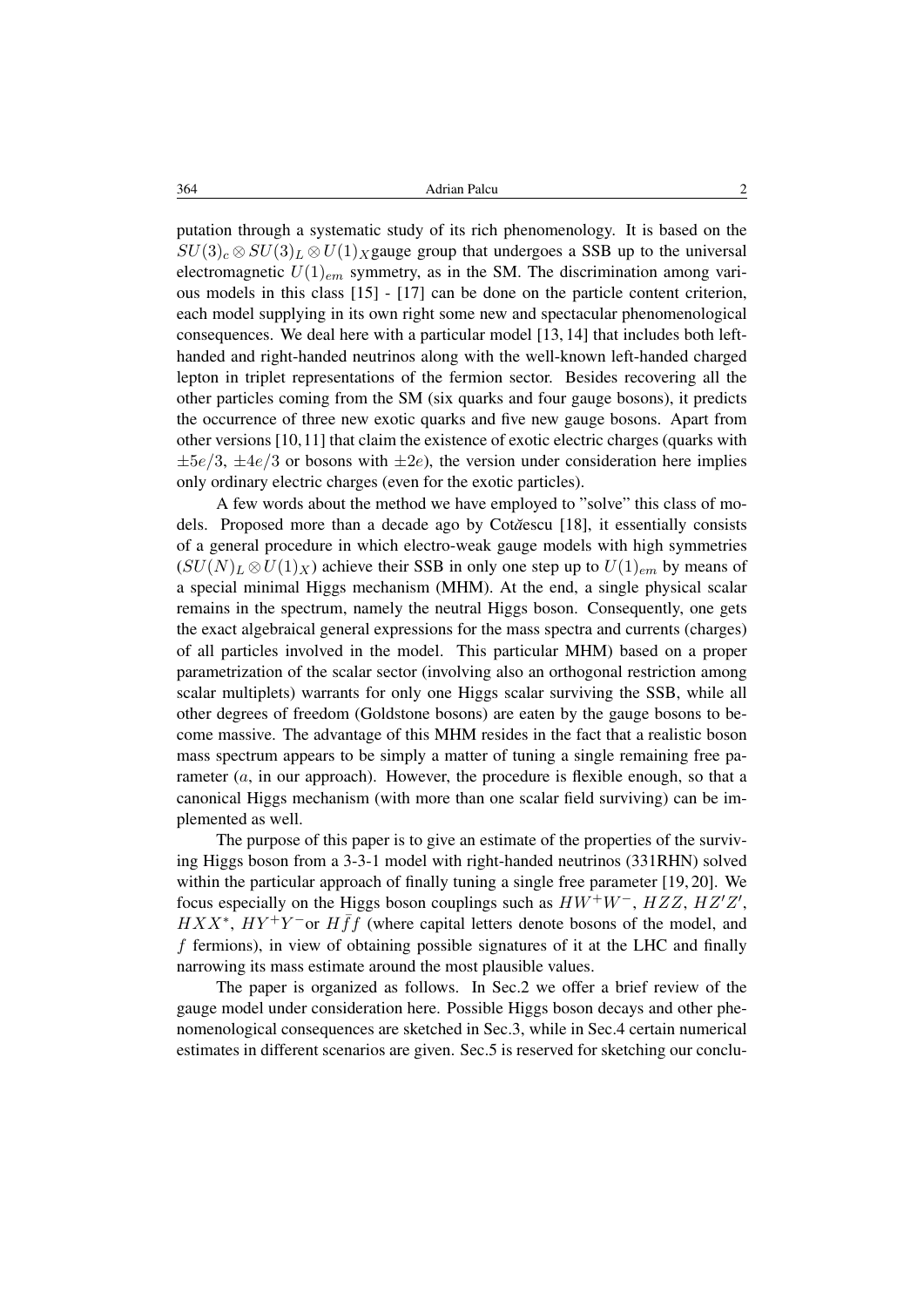sions and suggestions for experimental search in the Higgs sector at LHC.

### 2. BRIEF REVIEW OF THE MODEL

The study of the 331RHN models has revealed a rich phenomenology [21] - [33] including some suitable solutions for the neutrino mass issue [34] - [42]. In the recent years a particular sub-class of the 331RHN models that need only two Higgs triplets in order to spontaneously break the symmetry - called "the economical 3-3-1 model" - has been championed by Long and his collaborators [42] - [48]. However, we begin here with three scalar triplets in order to achieve the SSB.

Therefore, we consider it worthwhile presenting the main features of constructing such a model. It is based on the gauge group  $SU(3)_c \otimes SU(3)_L \otimes U(1)_X$  and the main pieces are the irreducible representations which correspond to fermion lefthanded multiplets. The fermion content is the following:

## Lepton families.

$$
f_{\alpha L} = \begin{pmatrix} \nu_{\alpha}^{c} \\ \nu_{\alpha} \\ e_{\alpha} \end{pmatrix}_{L} \sim (\mathbf{1}, \mathbf{3}, -1/3) \qquad e_{\alpha R} \sim (\mathbf{1}, \mathbf{1}, -1) \tag{1}
$$

Quark families.

$$
Q_{iL} = \begin{pmatrix} D_i \\ -d_i \\ u_i \end{pmatrix}_{L} \sim (\mathbf{3}, \mathbf{3}^*, 0) \qquad Q_{3L} = \begin{pmatrix} U_3 \\ u_3 \\ d_3 \end{pmatrix}_{L} \sim (\mathbf{3}, \mathbf{3}, +1/3) \tag{2}
$$

$$
d_{iR}, d_{3R} \sim (3, 1, -1/3) \qquad 'u_{iR}, u_{3R} \sim (3, 1, +2/3) \tag{3}
$$

$$
U_{3R} \sim (\mathbf{3}, \mathbf{1}, +2/3) \qquad D_{iR} \sim (\mathbf{3}, \mathbf{1}, -1/3), \tag{4}
$$

with  $i = 1, 2$ .

In the representations presented above one has to assume that two generations of quarks transform differently from the third one in order to cancel all the axial anomalies (by an interplay between families, although each one remains anomalous by itself). In this way one prevents the model from compromising its renormalizability by triangle diagrams. The capital letters denote the exotic quarks included in each family. Many authors consider that  $U_{3R} = T$  and  $D_{iR} = D, S$  as a possible explanation of the unusual heavy masses of the third generation of quarks, but we restrict ourselves here to make up no particular choice. Moreover, the anomaly cancellation requires the generation number of fermion triplets be a multiple of number of colors (3) which combined with another restriction from QCD - namely, the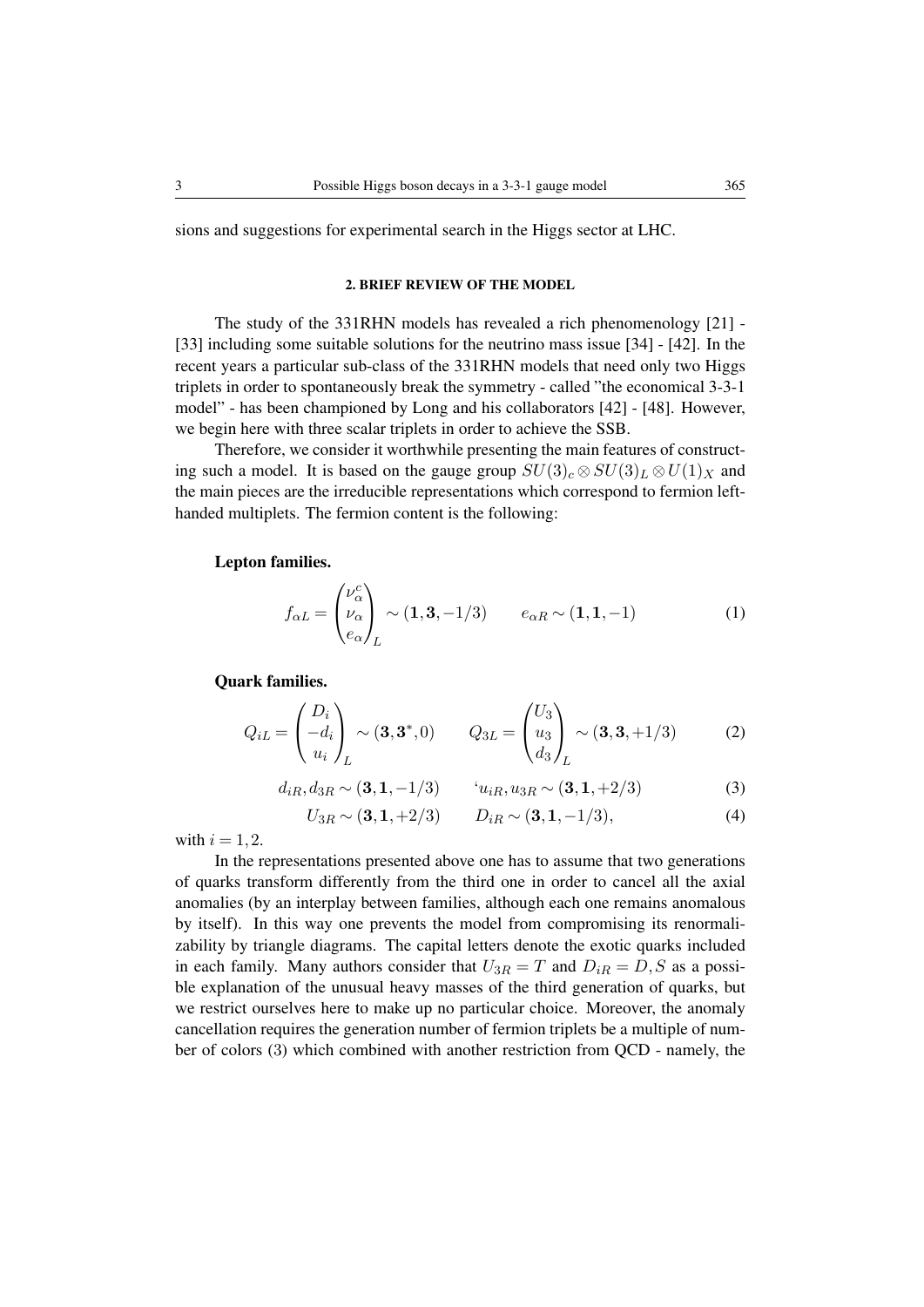asymptotic freedom triggering the generation number  $< 5$  - can offer an explanation for the experimentally observed number of generations.

Gauge bosons. The gauge bosons of the model are connected to the generators of the su(3) Lie algebra expressed by the usual Gell-Mann matrices  $T_a = \lambda_a/2$ . So, the Hermitian diagonal generators of the Cartan sub-algebra are

$$
D_1 = T_3 = \frac{1}{2} \text{Diag}(1, -1, 0), \quad D_2 = T_8 = \frac{1}{2\sqrt{3}} \text{Diag}(1, 1, -2).
$$
 (5)

In this basis the gauge fields are  $A^0_\mu$  (corresponding to the Lie algebra of the group  $U(1)_X$ ) and  $A_u \in su(3)$  that is

$$
A_{\mu} = \frac{1}{2} \begin{pmatrix} A_{\mu}^{3} + A_{\mu}^{8} / \sqrt{3} & \sqrt{2}X_{\mu} & \sqrt{2}Y_{\mu} \\ \sqrt{2}X_{\mu}^{*} & -A_{\mu}^{3} + A_{\mu}^{8} / \sqrt{3} & \sqrt{2}W_{\mu} \\ \sqrt{2}Y_{\mu}^{*} & \sqrt{2}W_{\mu}^{*} & -2A_{\mu}^{8} / \sqrt{3} \end{pmatrix},
$$
 (6)

where  $\sqrt{2}W^{\pm}_{\mu} = A^6_{\mu} \mp iA^7_{\mu}$ , √  $2Y^{\pm}_{\mu} = A_{\mu}^{4} \pm iA_{\mu}^{5}$ , and  $\sqrt{2}X_{\mu} = A_{\mu}^{1} - iA_{\mu}^{2}$ , respectively. One notices that apart from the charged Weinberg bosons ( $W^{\pm}$ ) from SM, there are two new complex boson fields,  $X$  (neutral) and  $Y$  (charged).

The diagonal Hermitian generators are associated to the neutral gauge bosons  $A_{\mu}^{em}$ ,  $Z_{\mu}$  and  $Z'_{\mu}$ . On the diagonal terms in Eq.(6) a generalized Weinberg transformation (gWt) must be performed in order to consequently separate the massless electromagnetic field from the other two neutral massive fields. The details of this procedure can be found in Ref. [18] and its concrete realization in the model of interest here in Refs. [19, 20].

Scalar sector. In the general method [18], the scalar sector of any gauge model must consists of n Higgs multiplets  $\phi^{(1)}$ ,  $\phi^{(2)}$ , ...,  $\phi^{(n)}$  satisfying the orthogonal condition  $\phi^{(i)+}\phi^{(j)} = \phi^2 \delta_{ij}$  in order to eliminate unwanted Goldstone bosons that could survive the SSB,  $\phi$  being a gauge-invariant real field variable (acting as a norm in the scalar space) and  $n$  is the dimension of the fundamental irreducible representation of the gauge group. The parameter matrix  $\eta = (\eta_0, \eta^{(1)}, \eta^{(2)}, ..., \eta^{(n)})$ with the property  $Tr\eta^2 = 1 - \eta_0^2$  is a key ingredient of the method introduced in order to obtain a non-degenerate boson mass spectrum. Obviously,  $\eta_0, \eta^{(i)} \in [0, 1)$ . Then, the Higgs Lagrangian density (Ld) reads:

$$
\mathcal{L}_H = \frac{1}{2} \eta_0^2 \partial_\mu \phi \partial^\mu \phi + \frac{1}{2} \sum_{i=1}^n \left( \eta^{(i)} \right)^2 \left( D_\mu \phi^{(i)} \right)^+ \left( D^\mu \phi^{(i)} \right) - V(\phi) \tag{7}
$$

where  $D_{\mu}\phi^{(i)} = \partial_{\mu}\phi^{(i)} - i(gA_{\mu} + g'y^{(i)}A_{\mu}^0)\phi^{(i)}$  act as covariant derivatives of the model, and gand g' the coupling constants of the groups  $SU(N)_L$  and  $U(1)_X$  res-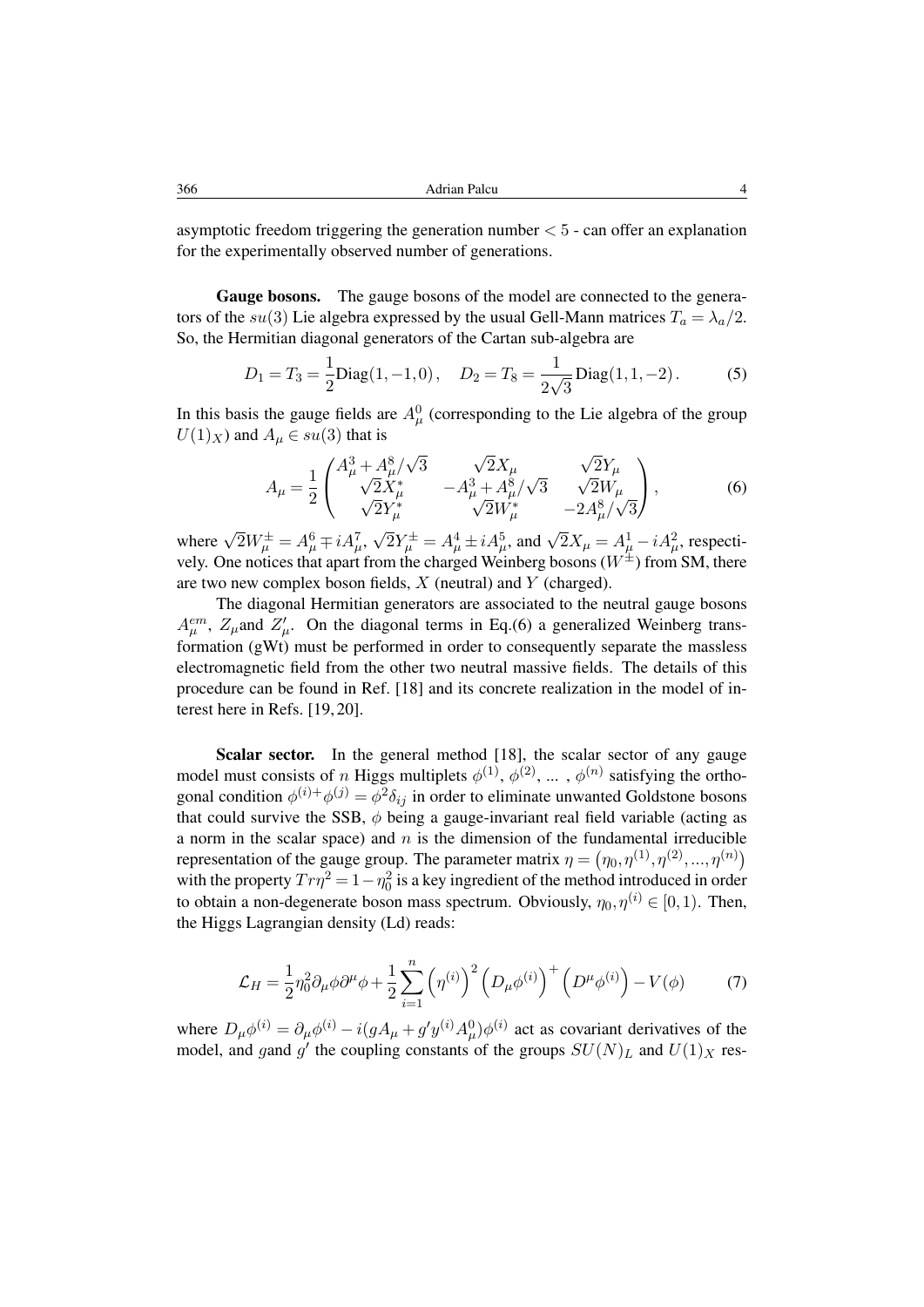pectively. Real characters  $y^{(i)}$  stand as a would-be hypercharge of the new theory. In order to keep valid the renormalizability, the potential V must take the form:

$$
V = -\mu^2 \sum_{i=1}^n \phi^{(i)+} \phi^{(i)} + \lambda \sum_{i=1}^n \left( \phi^{(i)+} \phi^{(i)} \right)^2 \tag{8}
$$

Boson Mass Spectrum. After a few manipulations, in the specific case of the 331RHN model one gets the following mass spectrum [20]:  $m_W^2 = m^2 a$ ,  $m_Y^2 =$  $m^2 (1 - a/2 \cos^2 \theta_W)$  and  $m_X^2 = m^2 [1 - a(1 - \tan^2 \theta_W)/2]$  for the charged ones, while  $m_Z^2 = m^2 a / \cos^2 \theta_W$  is the mass of the Weinberg boson from SM and  $m_{Z'}^2 =$  $m^2 \left[4\cos^2{\theta_W} - a\left(3-4\sin^2{\theta_W} + \tan^2{\theta_W}\right)\right] / (3-4\sin^2{\theta_W})$  stands for the mass of the new neutral boson, specific to this 3-3-1 model. We have made the notation:  $m^2 = g^2 \langle \phi \rangle^2 (1 - \eta_0^2)/4$ . The mass scale is now just a matter of tuning the parameter a in accordance with the possible values for  $\langle \phi \rangle$ .

One can note for the neutral bosons sector that the diagonalization of the resulting mass matrix [19] has been performed by imposing the specific relation between  $m_W$  and  $m_Z$ , namely  $m_Z^2 = m_W^2 / \cos^2 \theta_W$ . That is why one finally remains with a single free parameter to be tuned  $a$ . Moreover, the rotation matrix doing the diagonalising job has established the mixing angle  $\sin \phi = 1/2\sqrt{1-\sin^2\theta_W}$ . The traditional approach in the literature assumes  $\phi$  as a free parameter restricted on experimental ground. Here it is fixed, the role of ensuring the experimentally observed gap between  $m(Z')$  and  $m(Z)$  being realized by the free parameter a. In addition, we mention that the correct coupling match is recovered through our method, namely  $g' = g\sqrt{3}\sin\theta_W/\sqrt{3-4\sin^2\theta_W}$  and all the couplings in the neutral currents of the model (or, in other words, the neutral charges of the fermions) are given in the Table in Ref. [20]. They are exactly obtained and need no approximation, since the operation of getting the basis of physical states for the neutral bosons has already been achieved.

### 3. POSSIBLE HIGGS SIGNATURES

In order to analyse the possible phenomenological consequences regarding the Higgs boson decays, one has to observe the terms coupling the Higgs boson to the gauge bosons of the model (HBB). They can be read from the Ld:

$$
\frac{g^2}{2} \left( \langle \phi \rangle + H \right)^2 \operatorname{Tr} \left[ \left( A_\mu + Y A_\mu^0 \right) \eta^2 \left( A^\mu + Y A^{\mu 0} \right) \right] \tag{9}
$$

In our particular case of the 331RHN model, one gets the HBB couplings by assuming the resulting parametrization that led to the specific mass spectrum in the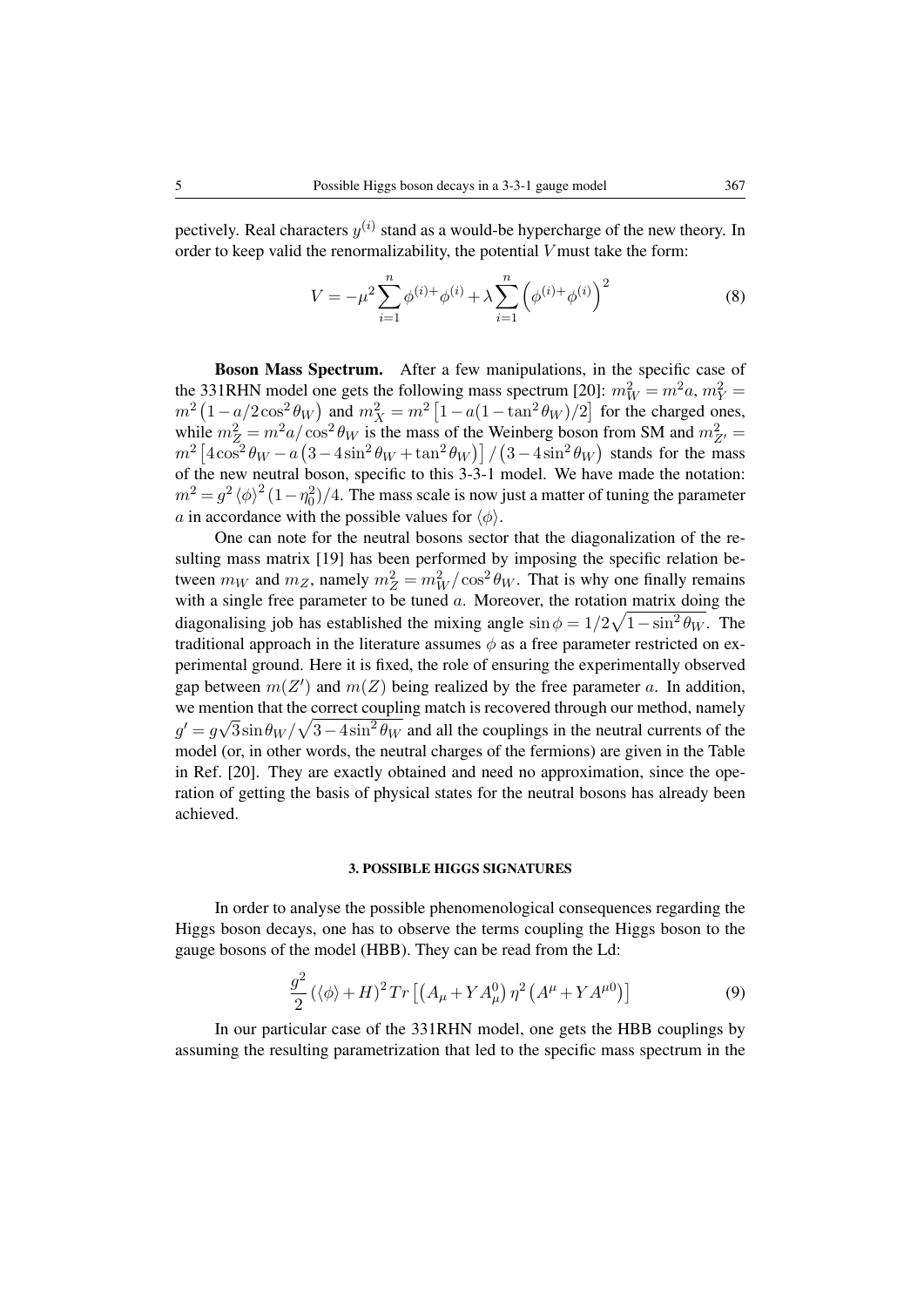### *Table 1.*

Couplings of the Higgs boson to gauge bosons in 331RHN model

| Coupling(HBB) | $\sqrt{\langle m^2(W)/\langle \phi \rangle}$                                                                                                          | $\times 6464.14 GeV^2/\langle \phi \rangle$ |
|---------------|-------------------------------------------------------------------------------------------------------------------------------------------------------|---------------------------------------------|
| g(HZZ)        | $1/\cos^2\theta_W$                                                                                                                                    | $=1.287$                                    |
| g(HZ'Z')      | $\frac{1}{a}\left(1+\frac{1}{3-4\sin^2\theta_W}\right) - \left(1+\frac{\tan^2\theta_W}{3-4\sin^2\theta_W}\right)\ \Big  \ = \frac{1}{a}1.483 - 1.594$ |                                             |
| $g((HW^+W^-)$ | 2                                                                                                                                                     | $=2$                                        |
| $g((HY^+Y^-)$ | $\frac{2}{a} - \frac{1}{\cos^2 \theta_W}$                                                                                                             | $=\frac{2}{a}-1.287$                        |
| $g((HX^*X)$   | $\frac{2}{a} - \frac{1-2\sin^2\theta_W}{\cos^2\theta_W}$                                                                                              | $=\frac{2}{a}-0.713$                        |

boson sector, namely  $\eta^2 = \left(1 - \eta_0^2\right) \left[1 - a, \frac{a}{2}(1 - \tan^2\theta_W), a/2\cos^2\theta_W\right]$ . They read

$$
\mathcal{L} = \frac{H}{\langle \phi \rangle} (2M_W^2 W_\mu^+ W^\mu + M_Z^2 Z_\mu Z^\mu + 2M_X^2 X_\mu^+ X^\mu + 2M_Y^2 Y_\mu^+ Y^\mu + M_{Z'}^2 Z_\mu^{\prime +} Z^{\prime \mu}),
$$
\n(10)

which explicitly leads to the following particular couplings:

$$
\frac{m^2 a}{\langle \phi \rangle \cos^2 \theta_W} HZZ,\tag{11}
$$

$$
\left[ \left( 1 + \frac{1}{3 - 4\sin^2\theta_W} \right) - a \left( 1 + \frac{\tan^2\theta_W}{3 - 4\sin^2\theta_W} \right) \right] \frac{m^2}{\langle \phi \rangle} HZ'Z', \tag{12}
$$

$$
2\frac{m^2a}{\langle \phi \rangle}HW^+W^-, \tag{13}
$$

$$
\left(2 - \frac{a}{\cos^2 \theta_W}\right) \frac{m^2}{\langle \phi \rangle} H Y^+ Y^-, \tag{14}
$$

$$
\left(2 - a \frac{1 - 2\sin^2 \theta_W}{\cos^2 \theta_W}\right) \frac{m^2}{\langle \phi \rangle} H X^* X. \tag{15}
$$

In expressions above (Eqs. 11 - 15) one can enforce a unique factor  $m^2 a/\langle \phi \rangle =$  $m^2(W)/\langle \phi \rangle$  and get finally couplings depending on the parameter a for the new bosons  $(Z', X$  and Y respectively), while those corresponding to the SM bosons (W and Z) remain fixed, once the Weinberg angle  $\theta_W$  is known.

In the Table 1 are given the numerical values of these couplings depending on the ratio  $m^2(W)/\langle \phi \rangle$  which can be plotted.

The most general decay scenario can be considered the one in which the Higgs boson is heavier than double mass of the heaviest boson, so all channels are kinematically allowed. Then, the partial width of the Higgs decay into two any gauge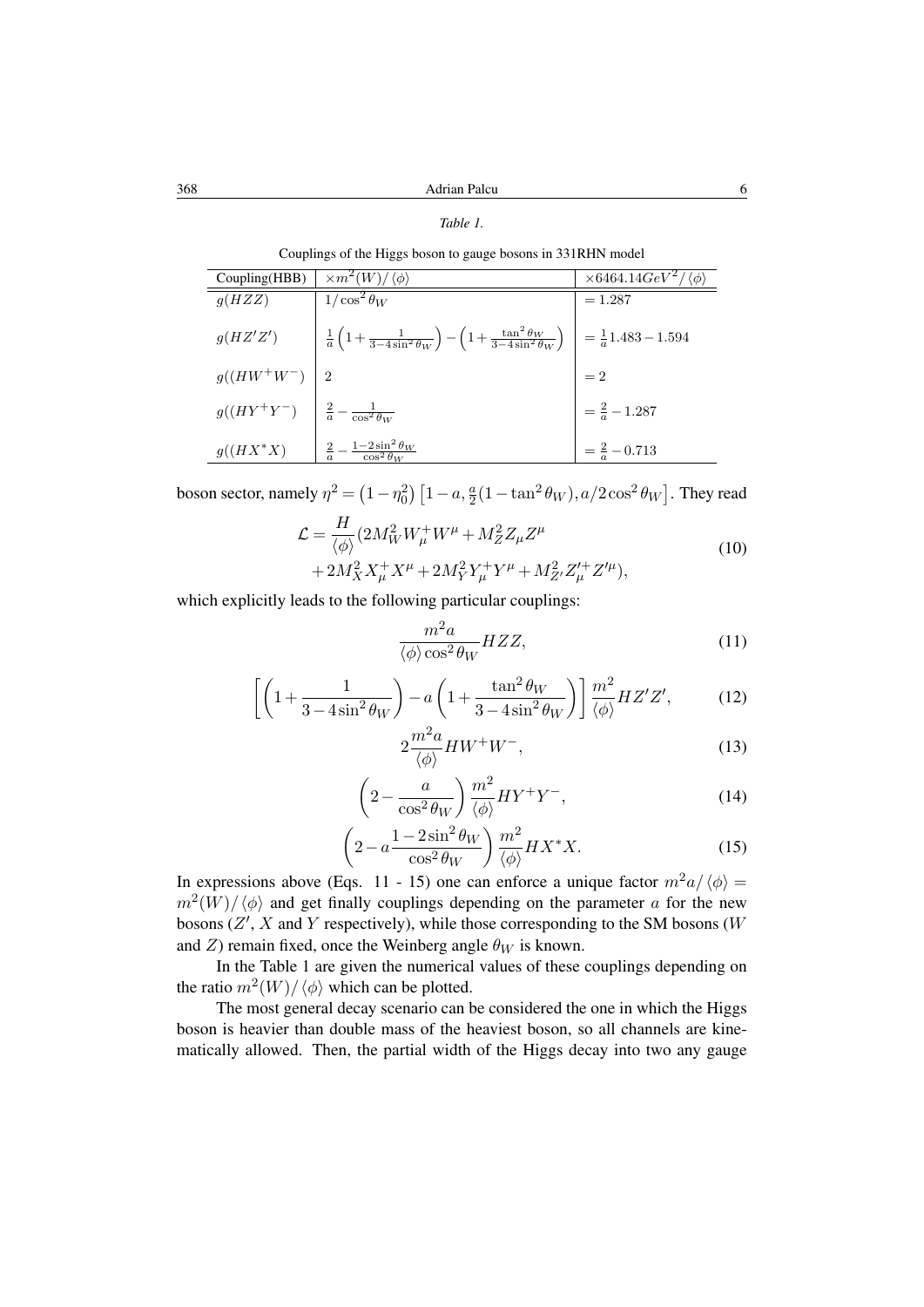bosons is given in the Born approximation (at tree level) by the well-known formula:

$$
\Gamma(H \to BB) = \frac{M_H^2 \alpha}{32\pi\sqrt{2} \langle \phi \rangle^2} \sqrt{1 - \frac{4M_B^2}{M_H^2}} \left( 4 - \frac{16M_B^2}{M_H^2} + \frac{48M_B^4}{M_H^4} \right), \tag{16}
$$

with  $\alpha = 1$  for neutral bosons and  $\alpha = 2$  for charged ones and B denoting any gauge boson. Noting the ratio  $x = 4M_W^2/M_H^2$ , the concrete functions behave as

$$
\Gamma(H \to W^+W^-) \sim 2\sqrt{1-x} \left(4-4x+3x^2\right)
$$
  
\n
$$
\Gamma(H \to ZZ) \sim \sqrt{1-\frac{x}{\cos^2\theta_W}} \left(4-4\frac{x}{\cos^2\theta_W}+3\frac{x^2}{M_H^4 \cos^4\theta_W}\right)
$$
  
\n
$$
\Gamma(H \to Y^+Y^-) \sim 2\sqrt{1-x\left(\frac{1}{a}-\frac{1}{2\cos^2\theta_W}\right)}
$$
  
\n
$$
\times \left[4-4x\left(\frac{1}{a}-\frac{1}{2\cos^2\theta_W}\right)+3x^2\left(\frac{1}{a}-\frac{1}{2\cos^2\theta_W}\right)^2\right]
$$
  
\n
$$
\Gamma(H \to X^*X) \sim 2\sqrt{1-x\left(\frac{1}{a}-\frac{1-2\sin^2\theta_W}{2\cos^2\theta_W}\right)}
$$
  
\n
$$
\times \left[4-4x\left(\frac{1}{a}-\frac{1-2\sin^2\theta_W}{2\cos^2\theta_W}\right)+3x^2\left(\frac{1}{a}-\frac{1-2\sin^2\theta_W}{2\cos^2\theta_W}\right)^2\right]
$$
  
\n
$$
\Gamma(H \to Z'Z') \sim \sqrt{1-x\left[\frac{1}{a}\left(1+\frac{1}{3-4\sin^2\theta_W}\right)-\left(1+\frac{\tan^2\theta_W}{3-4\sin^2\theta_W}\right)\right]}
$$
  
\n
$$
\times \left\{4-4x\left[\frac{1}{a}\left(1+\frac{1}{3-4\sin^2\theta_W}\right)-\left(1+\frac{\tan^2\theta_W}{3-4\sin^2\theta_W}\right)\right]
$$
  
\n
$$
+3x^2\left[\frac{1}{a}\left(1+\frac{1}{3-4\sin^2\theta_W}\right)-\left(1+\frac{\tan^2\theta_W}{3-4\sin^2\theta_W}\right)\right]\right\}
$$

Their numerical expressions become:

$$
\Gamma(H \to W^+ W^-) \sim 2\sqrt{1-x} \left(4 - 4x + 3x^2\right)
$$
\n(17)

$$
\Gamma(H \to ZZ) \sim \sqrt{1 - 1.29x} \left( 4 - 5.16x + 5x^2 \right)
$$
\n(18)

$$
\Gamma(H \to Y^+Y^-) \sim 2\sqrt{1 + 0.64x - \frac{x}{a}} \left(4 + 2.56x - 4\frac{x}{a} + 3\frac{x^2}{a^2}\right) \tag{19}
$$

$$
\Gamma(H \to X^*X) \sim 2\sqrt{1 + 0.35x - \frac{x}{a}} \left(4 - 1.4x - 4\frac{x}{a} + 3\frac{x^2}{a^2}\right) \tag{20}
$$

$$
\Gamma(H \to Z'Z') \sim \sqrt{1 + 1.15x - \frac{1.48x}{a}} \left( 4 - 4.6x - 4\frac{x}{a} + 3\frac{x^2}{a^2} \right) \tag{21}
$$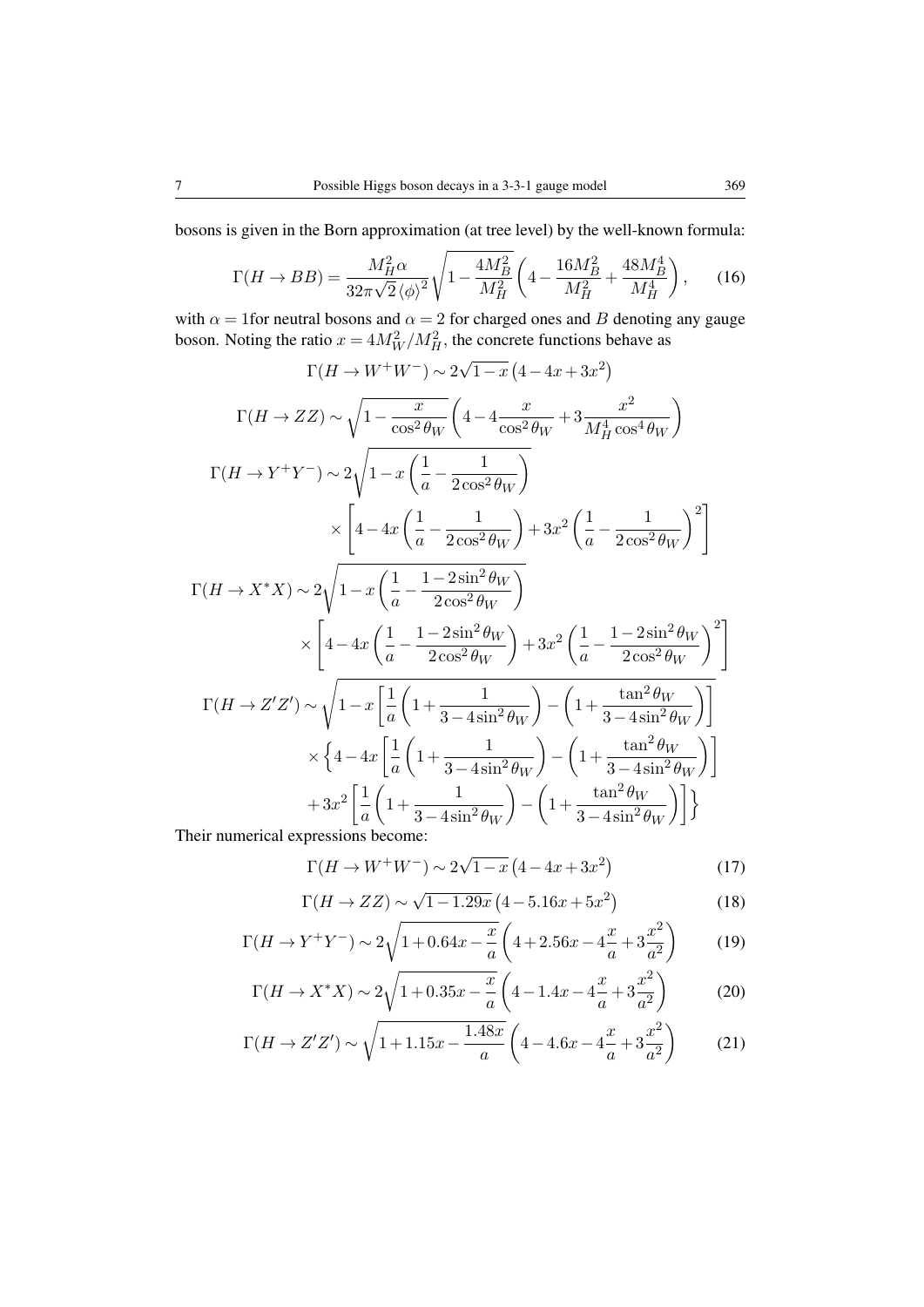| ani |  |
|-----|--|
|-----|--|

Masses of the gauge bosons in 331RHN model

| Mass  | Scenario A                              | Scenario B                 |
|-------|-----------------------------------------|----------------------------|
| m(Y)  | $246 \text{ GeV} - 702 \text{ GeV}$     | $246$ GeV $- 2.2289$ TeV   |
| m(X)  | $248~\mathrm{GeV}$ – $703~\mathrm{GeV}$ | 248 GeV - 2.2293 TeV       |
| m(Z') | $297.4~\mbox{GeV}$ – $854.4~\mbox{GeV}$ | $297.4$ GeV $- 2.7141$ TeV |
|       |                                         |                            |

Furthermore, one can plot the different partial widths for Higgs decays and observe the dominant processes at any  $a \in [0,1)$ .

#### 4. RESULTS AND NUMERICAL ESTIMATES

At this moment one can test some plausible scenarios and obtain some rough estimates. We propose two such versions, namely Scenario (A) in which vev  $\langle \phi \rangle \simeq$ 1TeV implying  $m^2(W)/\langle \phi \rangle \simeq 0.0065$  and Scenario (B) vev  $\langle \phi \rangle \simeq 10$ TeV that implies  $m^2(W)/\langle \phi \rangle \simeq 0.00065$ . Before entering the discussion of the Higgs phenomenology and its restrictions, let's estimate the implications of some verified phenomenological aspects [49]. For instance, the "wrong muon decay" gives at a 98% CL the result

$$
R = \frac{\Gamma(\mu^- \to e^- \bar{\nu_\mu} \nu_e)}{\Gamma(\mu^- \to e^- \bar{\nu_e} \nu_\mu)} = \left(\frac{m_W}{m_Y}\right)^4 \le 1.2\%
$$
 (22)

Hence  $m<sub>Y</sub> \ge 240$ GeV or equivalently - in our approach - to  $a \le 0.123$ .

Now, in order to keep the Higgs phenomenology in the perturbative regime, the couplings in Table 1 must lie below 1 at the considered scale. That is, in scenario (A)  $a \in (0.013 - 0.123)$  at  $\langle \phi \rangle \simeq 1$  TeV and in scenario (B)  $a \in (0.0013 - 0.123)$  at  $\langle \phi \rangle \simeq 10$ TeV. Consequently, the ranges for the new gauge bosons are obtained since they depend on the sole free parameter  $a$ , while the masses of the old gauge boson remain  $m(W) = 80.4$ GeV and  $m(Z) = 91.1$ GeV, as in the SM:

Taking into account Eqs. 19 - 21 and imposing for the amount under square root to be positive one gets successively that  $m(H) \ge 1.404$  TeV,  $m(H) \ge 1.407$  TeV and  $m(H) \ge 1.708$  TeV for scenario (A) and  $m(H) \ge 4.457$  TeV,  $m(H) \ge 4.458$  TeV and  $m(H) > 5.423$  TeV in scenario (B). These estimate were inferred by taking into account the minimal allowed value for parameter  $a: 0.013$  in scenario (A) and  $0.0013$ in scenario (B) respectively.

Inspecting the self couplings of the Higgs boson -  $g(HHH) = m^2(H)/2 \langle \phi \rangle$ and  $g(HHHH) = m^2(H)/8 \langle \phi \rangle^2$  - one can derive an upper bound on its mass if they are set up to keep perturbativity. That is, the coupling must remain below 1 at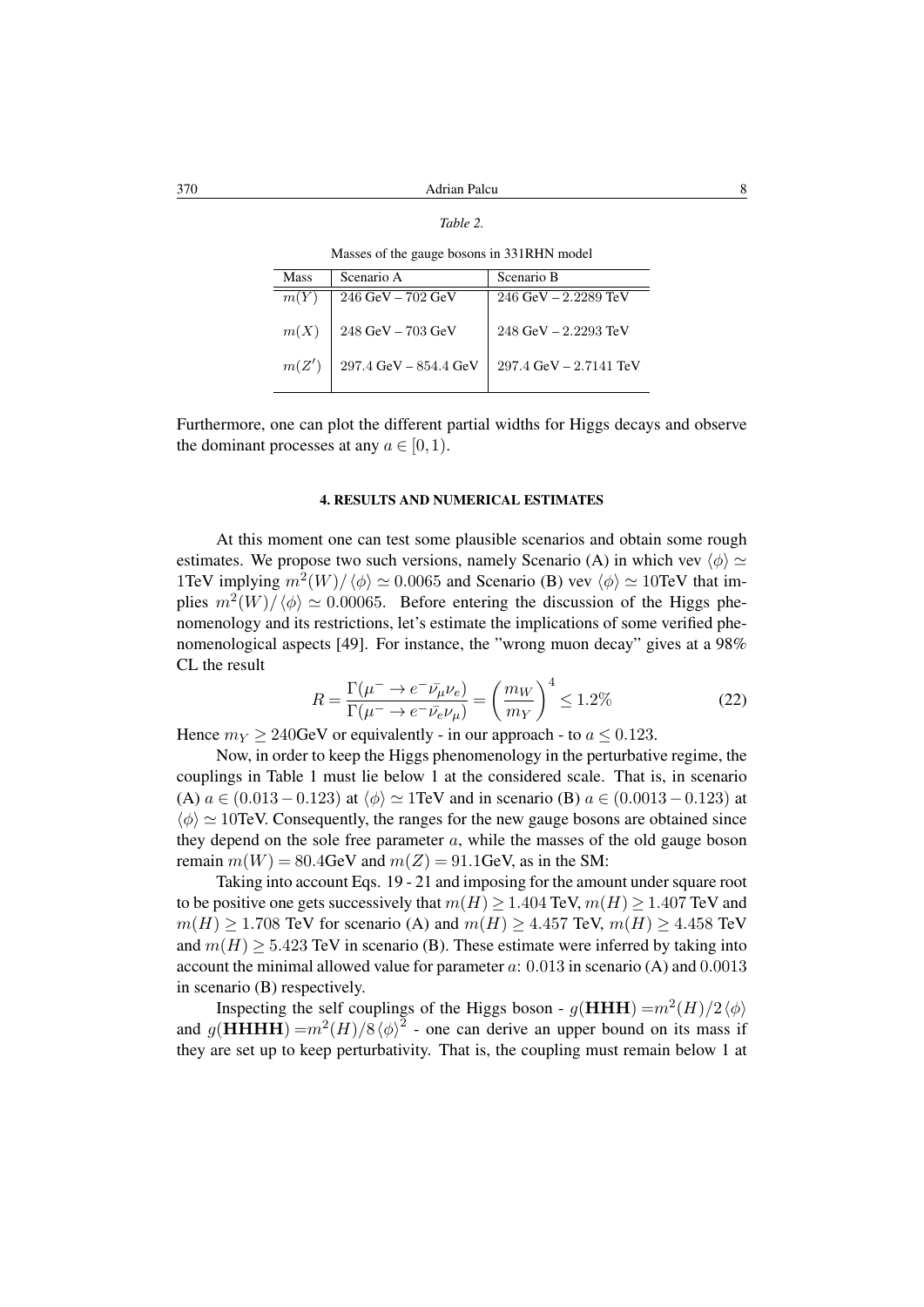the considered breaking scale. In scenario (A) this yields  $m(H) \le 1.4142$  TeV, while scenario (B) provides  $m(H) < 4.47$  TeV.

In addition, the perturbative unitarity at high energies  $\sqrt{s} \sim 10 \text{ TeV}$  (or even greater ones so that  $s \gg m^2(H)$ ) claims certain restrictions on the amplitudes of charged bosons scattering (see Refs. [50, 51] and references therein), namely

$$
\left|\frac{m^2(H)}{8\pi\left\langle \phi\right\rangle^2}\right|<\frac{1}{2}
$$

which leads to upper bounds such as  $m(H) \le 3.544$  TeV in scenario (A) and  $m(H) \le$ 35.44 TeV in scenario (B). Let's note that these requirements are already fulfilled by previous estimates in our approach.

#### 5. CONCLUSIONS

We have discussed in this paper some plausible scenarios (given by two reasonable breaking scales 1TeV and 10 TeV respectively) with a special focus on the possible decays of the Higgs boson. Some rough estimates were obtained within a particular 331RHN model, by simply resorting to a general algebraic approach of treating gauge models with SSB in which finally one has to tune a single free parameter  $\alpha$  in order to obtain the full boson mass spectrum and the decay rates of the Higgs boson. In any scenario the dominant process is  $H \to W^+W^-$  for the most likely range of the free parameter. We summarize below the main predictions of our analysis:

**Scenario (A)** -  $\langle \phi \rangle \simeq 1$  TeV  $m(Y) \in (246 \text{ GeV} - 702 \text{ GeV}), m(X) \in (248 \text{ GeV} - 703 \text{ GeV}), \text{ and } m(Z') \in$  $(297.4 \text{ GeV} - 854.4 \text{ GeV}).$  $m(H) \simeq 1.4$  TeV. **Scenario (B)** -  $\langle \phi \rangle \simeq 10$  TeV  $m(Y) \in (246 \text{ GeV} - 2.2289 \text{ TeV}), m(X) \in (248 \text{ GeV} - 2.2293 \text{ TeV}), \text{ and}$ 

 $m(Z') \in (297.4 \text{ GeV} - 2.7141 \text{ TeV})$ 

 $m(H) \in (4.45 - 4.47)$  TeV.

Of course, there could be also a third scenario in which one keeps the mass range of the Higgs field at its order of magnitude suggested by the SM, namely  $m(H) \simeq 140$  GeV. In this case, all its couplings to heavier bosons become irrelevant, since there are no kinematically allowed decays and one recovers the well studied Higgs phenomenology of the SM.

These rough estimates can be improved by more advanced theoretical analysis (in our approach or in a more traditional one) while taking into account more accurate processes and calculus (such as the heavy quarks effects or heavy bosons decays) one could get new results to confirm or discard the actual ones. Notwithstanding, we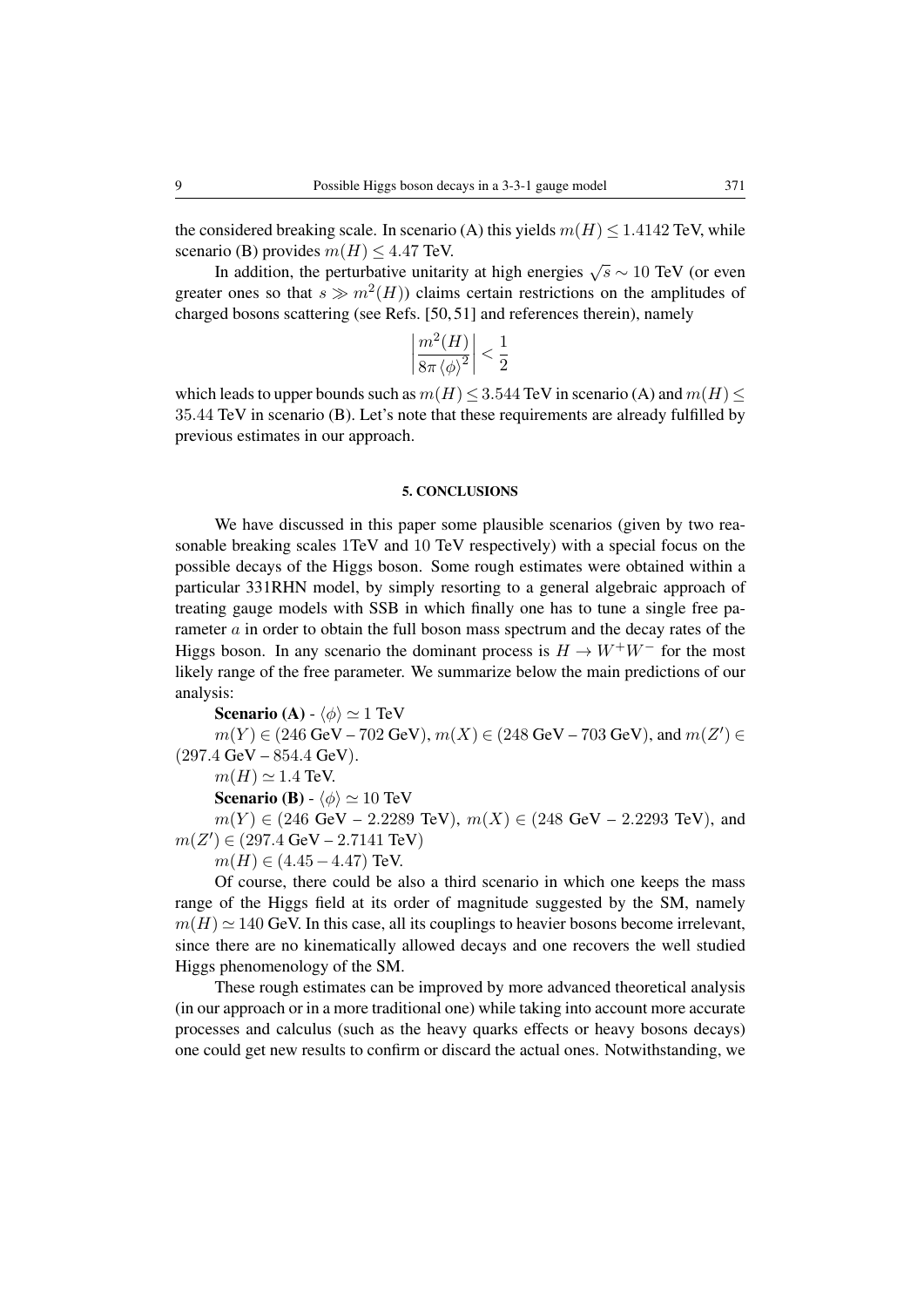think our results can be considered as a good and testable hint for searching Higgs signatures at the LHC, since energies around a few TeV are reachable. One could rise the question of using a non-orthodox method in achieving the SSB, but this is not a real issue as long as the scalar sector of any theory remains to date something of a mystery. There is no one who can firmly state the number of scalars surviving the SSB or possess the unique way of implementing a Higgs mechanism (whatsoever it would be). Therefore, our approach can simply be considered to serve as a theoretical tool in giving some hints to be tested at the LHC with regard to the possible mass of the still elusive Higgs boson.

NOTE: After submitting our work some recent data supplied by LHC indicated a possible occurrence of the Higgs boson at around 126 GeV. If this experimental result will be further confirmed by a vast amount of data that undoubtedly establish its mass, the decays of the Higgs boson into other gauge bosons are kinematically ruled out, since the lightest gauge boson weighs  $m(W) = 80.4$  GeV, namely more than a half of the Higgs mass. However, even if these preliminary estimates will be confirmed, our approach is flexible enough to be extended as to include more than a single neutral Higgs boson and our results here could stand as a springboard for a larger content of the scalar sector in the 3-3-1 model, but this task exceeds the scope of this work and will be treated in detail elsewhere.

#### **REFERENCES**

- 1. S. Weinberg, Phys. Rev. Lett. 19, 1264 (1967).
- 2. S.L. Glashow, Nucl. Phys. 20, 579 (1961).
- 3. A. Salam, in "*Elementary Particle Theory*": Relativistic Groups in Analyticity (Nobel Symposium No.8), N. Svartholm (ed.), Almqvist and Wiknell – Stockholm 1968, p.367.
- 4. A. Strumia and F. Vissani, arXiv: hep-ph/0606054 v3.
- 5. P.W. Higgs, Phys. Rev. Lett. 13, 508 (1964).
- 6. F. Englert and R. Brout, Phys. Rev. Lett. 13, 321 (1964).
- 7. G.S. Guralnik, C.R. Hagen and T. Kibble, Phys. Rev. Lett. 13, 585 (1965).
- 8. P.W. Higgs, Phys. Rev. 145, 145 (1966).
- 9. T. Kibble, Phys. Rev. 155, 1554 (1967).
- 10. P.H. Frampton, Phys. Rev. Lett. 69, 2889 (1992).
- 11. F. Pisano and V. Pleitez, Phys. Rev. D 46, 410 (1992).
- 12. R. Foot, H.N. Long and T.A. Tran, Phys. Rev. D 50, R34 (1994).
- 13. H.N. Long, Phys. Rev. D 53, 437 (1996).
- 14. H.N. Long, Phys. Rev. D 54, 4691 (1996).
- 15. W.A. Ponce, J.B. Florez and L.A. Sanchez, Int. J. Mod. Phys. A 17, 643 (2002).
- 16. L.A. Sanchez, W.A. Ponce and R. Martinez, Phys. Rev. D 64, 075013 (2001).
- 17. R.A. Diaz, R. Martinez and F. Ochoa, Phys. Rev. D 72, 035018 (2005).
- 18. I.I. Cotaescu, Int. J. Mod. Phys. Rev. A 12, 1483 (1997).
- 19. A. Palcu, Mod. Phys. Lett. A 21, 1203 (2006).